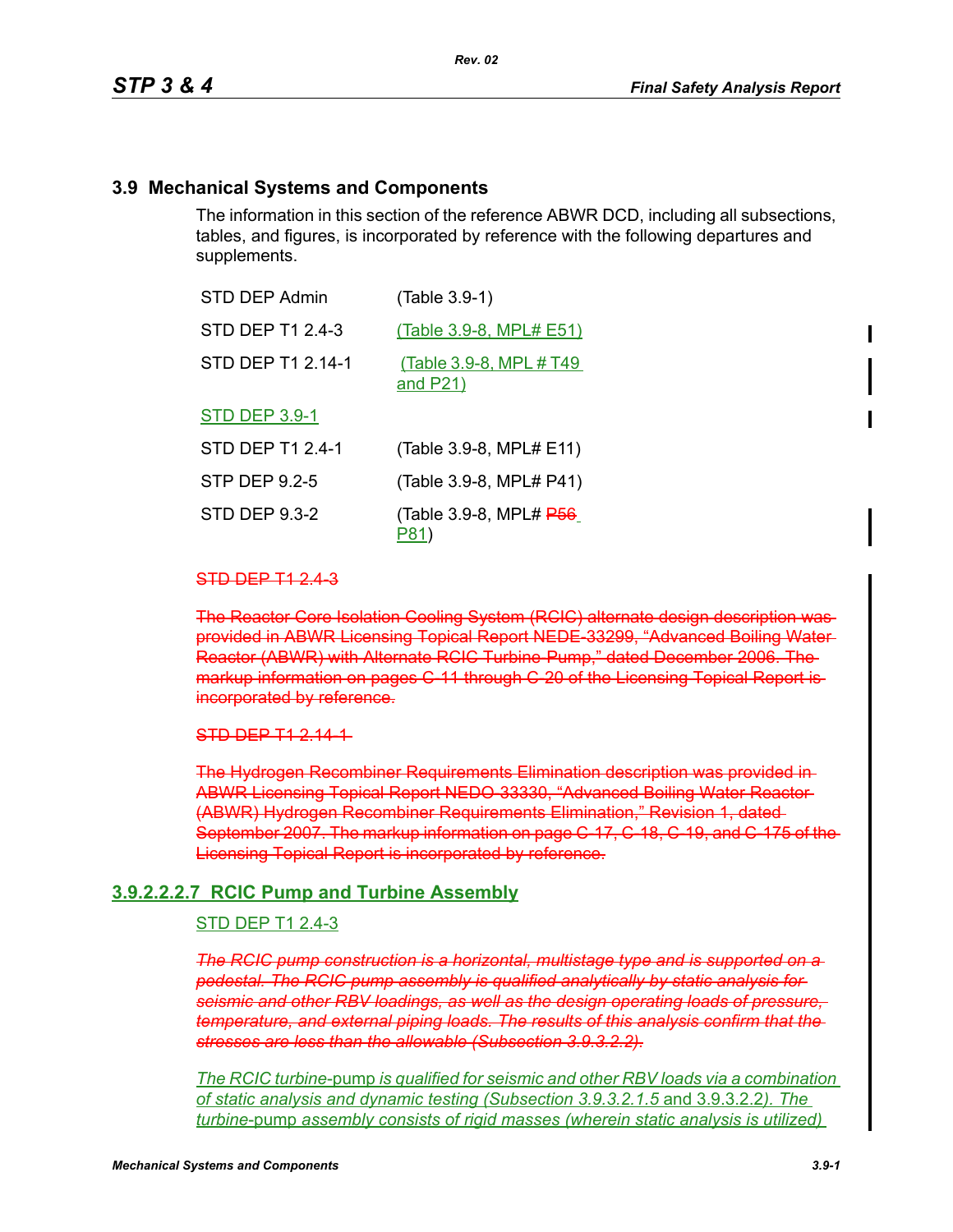*interconnected with control levers and electronic control systems, necessitating final qualification via dynamic testing. Static loading analyses are employed to verify the structural integrity of the turbine*-pump *assembly and the adequacy of bolting under operating, seismic, and other RBV loading conditions. The complete turbine*-pump *assembly is qualified via dynamic testing in accordance with IEEE-344. The qualification test program includes a demonstration of startup capability, as well as operability during dynamic loading conditions. Operability under normal load conditions is assured by comparison to the operability of similar turbines in operating plants.*

### **3.9.2.3 Dynamic Response of Reactor Internals Under Operational Flow Transients and Steady-State Conditions**

The following standard supplement addresses Regulatory Guide (R.G.) 1.206, Rev. 0:

The analytical methods and procedures to predict vibration of ABWR pressure vessel internals (including the steam dryer and other main steam components) as discussed in Section 3.9.2.3 of R.G. 1.206 are addressed in ABWR Licensing Tropical Report NEDO-33316, "Advance Boiling Water Reactor (ABWR) Vibration Assessment Program in compliance with The United States Nuclear Regulatory Commission Regulatory Guide 1.20," dated April 2007.

The reactor internals design of the first ABWR plant, which has been in operation since 1995, is considered to be the 1350 MWe ABWR "Valid Prototype" defined in Regulatory Guide 1.20 because:

- (1) The prototype ABWR plant reactor internals have successfully completed a comprehensive vibration assessment program during the pre-operational and initial startup testing. This vibration assessment program consisted of a vibration and fatigue analysis, a vibration measurement program, an inspection program, and a correlation of their results.
- (2) The reactor internals of the prototype ABWR plant have experienced no adverse in-service vibration phenomena.

Also, Regulatory Guide 1.20 Section C-1.4 defines non-prototype, Category I as "a reactor internals configuration with substantially the same arrangement, design, size, and operating conditions as a specified Valid Prototype and for which nominal differences in arrangement, design, size, and operating conditions have been shown by test or analysis to have no significant effect on the vibratory response and excitation of those reactor internals important to safety." STP 3 and 4 reactor internals are substantially the same as those of the valid prototype. Also, the valid prototype has no significant effect on the vibratory response and excitation of those reactor internals important to safety. Therefore, STP 3 and 4 reactor internals are classified as "Non-Prototype, Category I" of the 1350 MWe ABWR.

From the guidance of Regulatory Guide 1.206 Section C.I.3.9.2.3 for non-prototype, a brief summary of the valid prototype test and analysis results are shown as follows.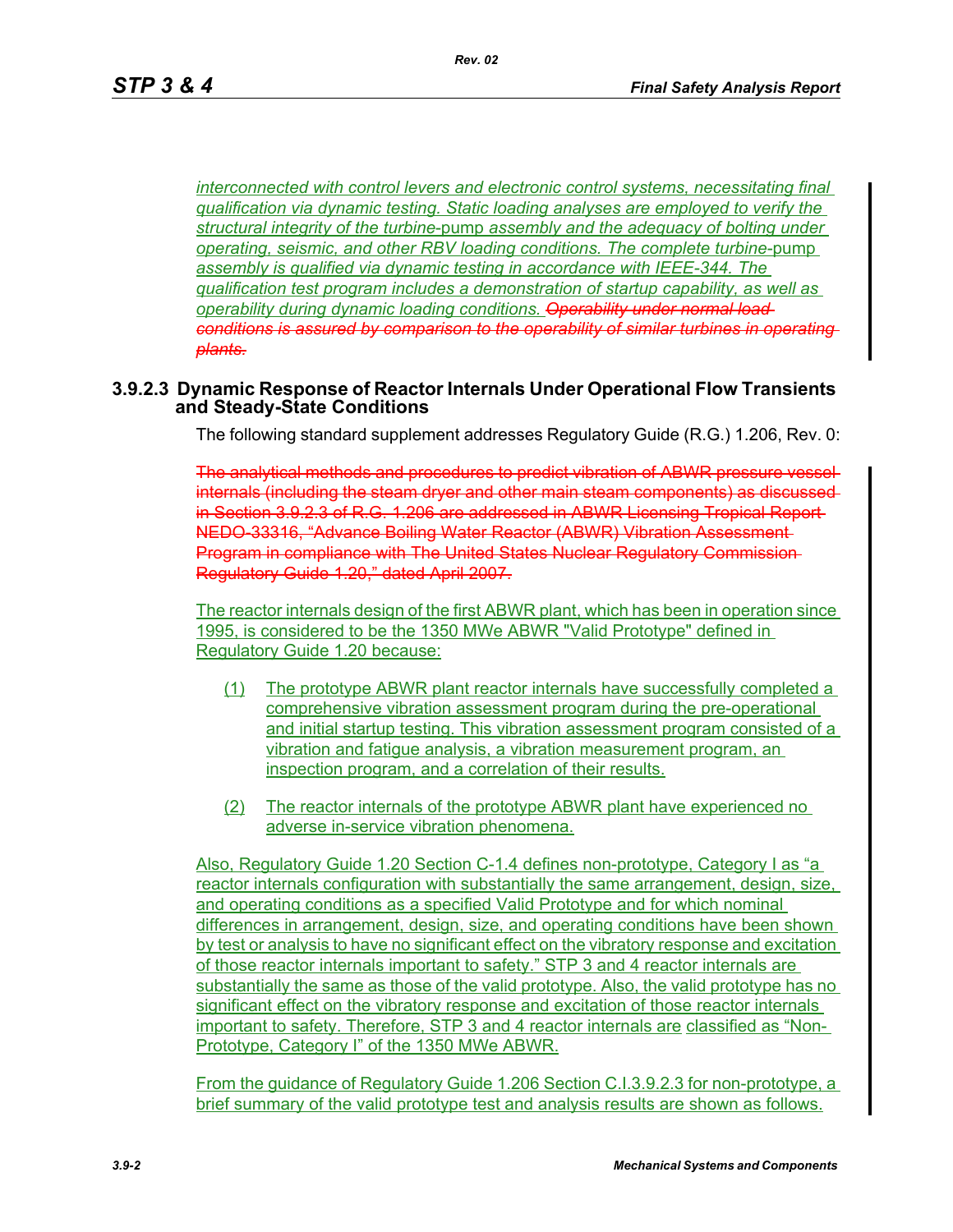Following the guidance of Regulatory Guide 1.20, Section C-2.1, the vibration analysis program was performed for those steady-state and anticipated transient conditions that correspond to preoperational and initial startup test and normal operating conditions. The dynamic analytical finite-element models were developed to predict the natural vibration frequency, modal displacement, and modal strain and stress for the following components.

- (1) Control Rod Guide Tubes and Control Rod Drive Housings
- (2) In-core Guide Tubes and Housings
- (3) High Pressure Core Flooder Sparger and Coupling
- (4) Core Shroud
- (5) Steam Dryer Skirt, Drain Channel and Hood

From the analyses results, it was verified that the maximum vibration stress amplitudes were all below the allowable limit for all normal steady-state and transient operating conditions (including the combination of several pumps stopping).

Following the guidance of Regulatory Guide 1.20, Section C-2.2, a vibration measurement program was developed and implemented to verify the structural integrity of the reactor internals, to determine the margin of safety associated with steady-state and anticipated transient conditions for normal operation, and to confirm the results of the vibration analysis. Strain gages, accelerometers, and/or linear variable differential transformers were utilized to measure vibration related data on the following reactor internal components:

- (1) Steam Dryer Skirt, Drain Channel, Support Ring, Hood and Vessel Dome Region Pressure
- (2) High Pressure Core Flooder Sparger, Coupling and Thermal Ring
- (3) Control Rod Guide Tube and Control Rod Drive Housing
- (4) In-core Monitor Guide Tube and Housing
- (5) Core Shroud
- (6) Top Guide

For the selection of instrument components, the following criteria were considered:

- (1) History of flow-induced vibration problems
- (2) New design or new flow condition
- (3) Difficulty to repair or replace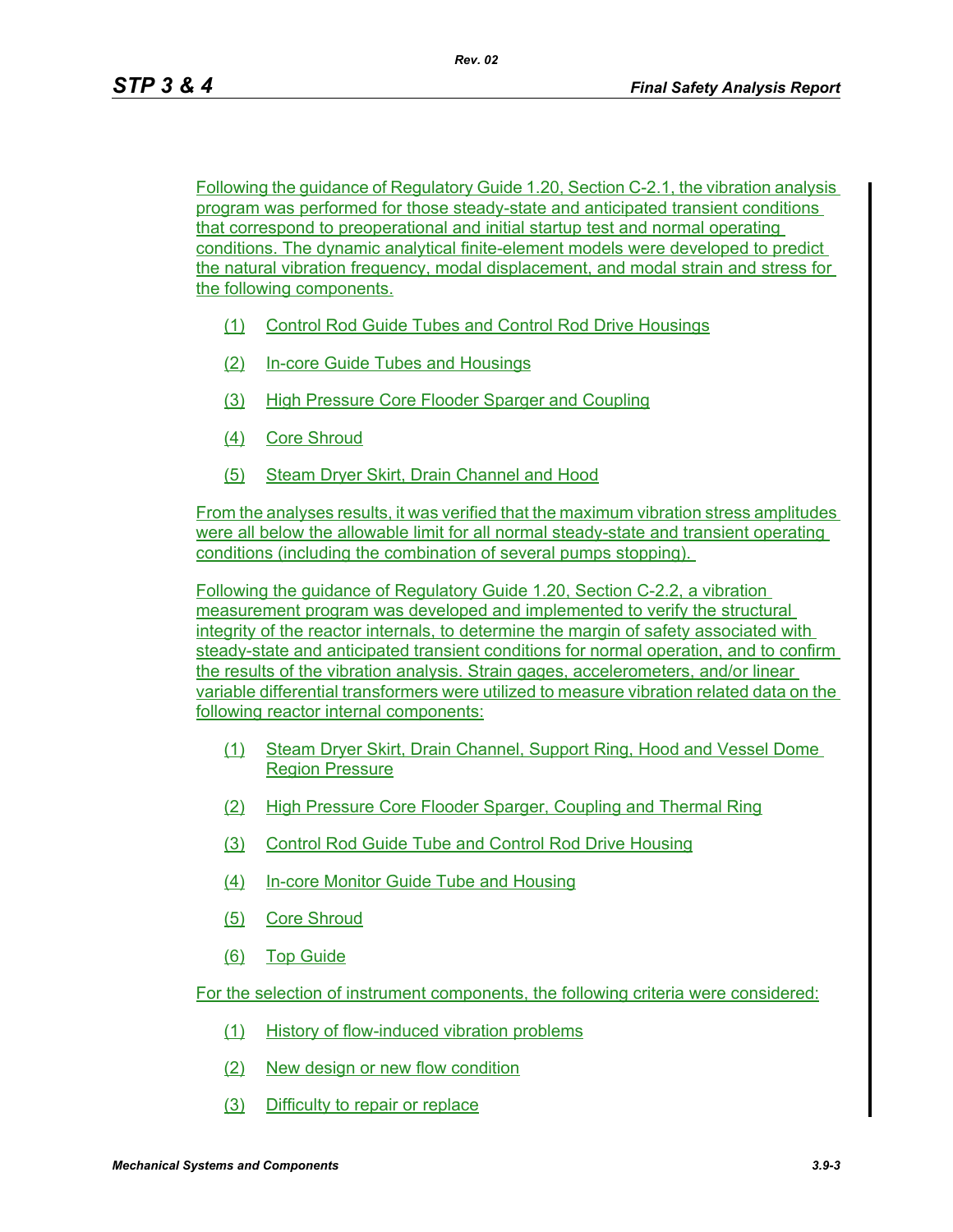The measurements results showed that the maximum vibration stress amplitudes were all below the allowable limit for all normal steady-state and transient operating conditions (including the combination of several pumps stopping).

From the guidance of Regulatory Guide 1.20, Section C-2.3, the inspection program was implemented prior to and following operation at those steady-state and transient modes consistent with the test conditions for Regulatory Guide 1.20 Section C-2.2.2. The reactor internals were removed from the reactor vessel for these inspections. For components in which removal was not feasible, the inspections were performed by means of examination equipment appropriate for in situ inspection.

The proposed design for STP 3 and 4 is substantially the same as the valid prototype reactor internal components. In addition, changes to the reactor internal components are not contemplated at this time. If any changes are determined necessary in the future, they will be addressed at the time the change is proposed with proper evaluation/ justification.

# **3.9.2.4 Preoperational Flow-Induced Vibration Testing of Reactor Internals**

The following standard supplement addresses Regulatory Guide (R.G.) 1.206, Rev. 0:

Analysis of potential adverse flow effects (e.g., flow-induced vibrations and acoustic resonances) that can impact ABWR reactor pressure vessel internals (including the steam dryer and other Main Steam System components) as discussed in Sections 3.9.2.4 of R.G. 1.206 are addressed in ABWR Licensing Topical Report NEDO-33316, "Advance Boiling Water Reactor (ABWR) Vibration Assessment Program in compliance with The United States Nuclear Regulatory Commission Regulatory Guide 1.20," dated April 2007.

As discussed in Subsection 3.9.2.3, STP 3 and 4 reactor internals are classified as non-prototype, Category I. In accordance with the requirement of Regulatory Guide 1.206 Section C.I.3.9.2.4 for non-prototype, a brief summary of test and analysis results are shown in Section 3.9.2.3.

For STP 3 and 4 reactor internals components, an inspection program will be implemented in lieu of a vibration measurement program as discussed in paragraph C.3.1.3 of Regulatory Guide 1.20.

The inspection of the reactor internals shall be implemented prior to and following operation at those steady-state and transient modes including the unbalanced pump operating condition. The test operating duration shall be determined to have the reactor internal components accumulate at least  $10<sup>6</sup>$  cycles of vibration prior to the final inspection. Also, the duration of testing shall be no less than that for the valid prototype reactor internals. This test operating duration is adequate, because the operating ABWRs have not experienced problems caused by flow-excited acoustic resonances and flow-induced vibrations, and the valid prototype measurement results show no significant responses. These flow test and inspections shall be implemented prior to fuel loading.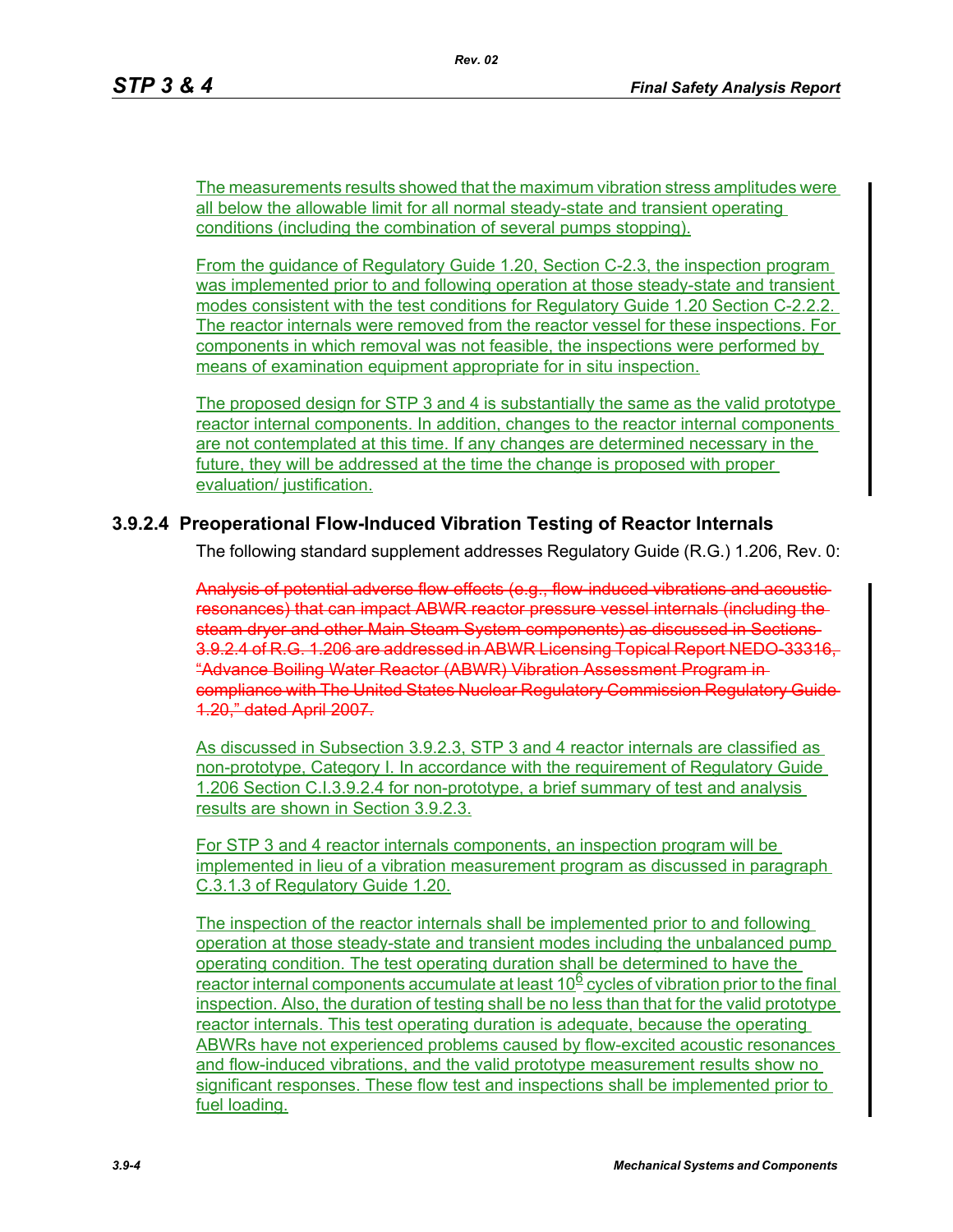Testing shall be performed with the reactor internals important to safety and the fuel assemblies (or dummy assemblies that provide equivalent dynamic mass and flow characteristics) in position. The testing may be conducted without real or dummy fuel assemblies if it can be shown (by analytical or experimental means) that such conditions will yield conservative results. For the reactor internals for which removal is not feasible, the inspections shall be performed by means of examination equipment appropriate for in situ inspection.

These inspections, when completed prior to fuel load, will permit closure of that portion of Tier 1 Table 2.1.1d ITAAC #7 for as-built vessel internals. It shall be verified that the as-built vessel internals have no damage or loose parts affected by flow-induced vibration. Details of the inspection requirements shall be provided in a specification, which shall be submitted prior to pre-operational test.

Although the steam dryer design of STP 3 and 4 is identical to the valid prototype design, the configuration of the main steamline may have an influence on the steam dryer loads. Therefore, additional test and analysis requirements are voluntarily adopted in accordance with Regulatory Guide 1.20, Rev. 3. It is noted that Regulatory Guide 1.20, Rev. 2 is applicable to the ABWR, per Table 1.8-20.

Pursuant to the guidance of Regulatory Guide 1.20, Rev.3, analyses and scale model tests will be performed to address the effects of any differences in the main steam line configuration between STP 3 and 4 and the Prototype plant, specifically with respect to the steam dryer loads.

Also, as discussed in Regulatory Guide 1.20, Rev. 3, the main steam lines in STP 3 and 4 will be instrumented with strain gages to provide measurements of pressure fluctuations due to flow-induced vibrations. The measurements will be used by the Acoustic Circuit Methodology to analytically predict the steam dryer flow-induced vibration loads. The predicted loads will then be used with a finite-element model of the dryer to confirm the acceptability of the flow-induced vibration loads.

After the first operating cycle of STP 3 and 4, detailed inspections of the steam dryer will be performed to confirm the structural adequacy of the dryer for flow-induced vibration loads.

#### **3.9.2.6 Correlations of Reactor Internals Vibration Tests with the Analytical Results**

The following standard supplement addresses Regulatory Guide (R.G.) 1.206, Rev. 0:

The details of the test program to correlate the test measurements with the analytically predicted flow-induced dynamic response of the ABWR reactor internals (including steam dryers and other Main Steam System components) as discussed in Section 3.9.2.6 of R.G. 1.206 are addressed in ABWR Licensing Topical Report NEDO-33316, "Advance Boiling Water Reactor (ABWR) Vibration Assessment Program in compliance with The United States Nuclear Regulatory Commission Regulatory Guide 1.20," dated April 2007.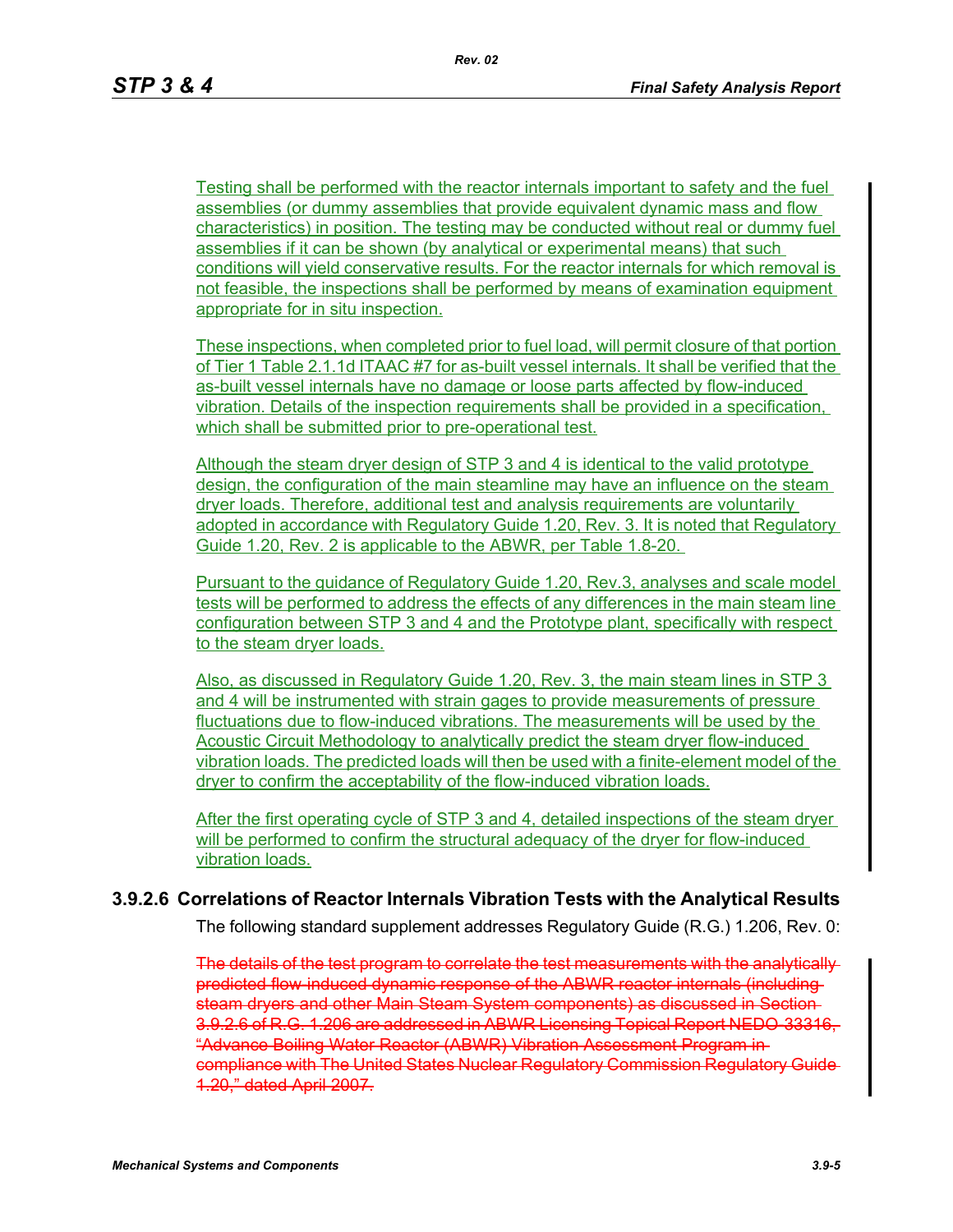As discussed in Section 3.9.2.3, correlation between reactor internals vibration tests and analytical results was performed for the valid prototype. The test results arewere compared to the analytical results, and both results showed that the maximum vibration stress amplitudes were all below the allowable limit for all normal steady-state and transient operating conditions (including the combination of several pumps stopping).

Analytical models used for these analyses were verified by comparing the calculated natural frequencies of each component with those values measured by the hammering test or alternate calculation.

### **3.9.3.1.8 RCIC Turbine-Pump**

STD DEP T1 2.4-3

*Although not under the jurisdiction of the ASME Code, the RCIC turbine is designed and evaluated and fabricated following the basic guidelines of*The RCIC turbine-pump is constructed in accordance with the requirements of *ASME Code Section III for Class 2 components.*

# **3.9.3.1.9 ECCS Pumps**

STD DEP T1 2.4-3

*The RHR, RCIC, and HPCF pumps are constructed in accordance with the requirements of an ASME Code Section III, Class 2 component.*

### **3.9.3.2.1.5 RCIC Turbine-Pump**

STD DEP T1 2.4-3

*The RCIC turbine*-pump *is qualified by a combination of static analysis and dynamic testing as described in Subsection 3.9.2.2.2.7. The turbine*-pump *assembly consists of rigid masses (wherein static analysis is utilized) interconnected with control levers and electronic control systems, necessitating final qualification by dynamic testing. Static loading analysis has been employed to verify the structural integrity of the turbine*pump *assembly, and the adequacy of bolting under operating and dynamic conditions. The complete turbine*-pump *assembly is qualified via dynamic testing, in accordance with IEEE-344. The qualification test program includes demonstration of startup capability, as well as operability during dynamic loading conditions. Operability under normal load conditions is assured by comparison to operability of similar turbines in operating plants.*

### **3.9.3.2.2 SLC Pump and Motor Assembly and RCIC Turbine-Pump Assembly**

### **3.9.3.4.2 Reactor Pressure Vessel Support Skirt**

STD DEP Admin

Replace the following equation (3.9-1)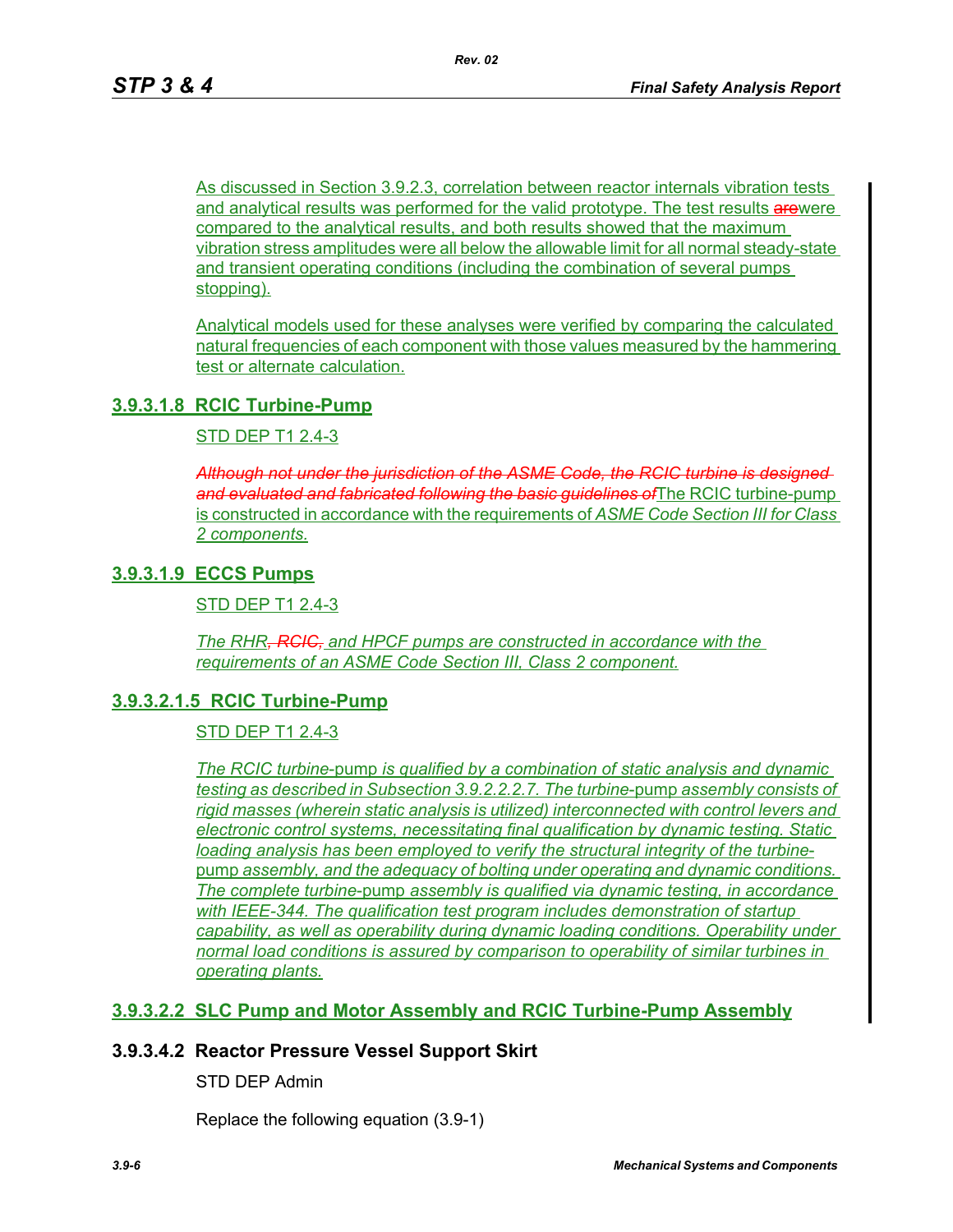$$
\left(\frac{\mathsf{P}}{\mathsf{P}_{\text{crit}}} \right) + \left(\frac{\mathsf{q}}{\mathsf{q}_{\text{crit}}} \right) + \left(\frac{\tau}{\tau_{\text{crit}}} \right) < \left(\frac{1}{\mathrm{S.F}} \right)
$$

with

$$
\left(\frac{P}{P_{\text{crit}}}\right) + \left(\frac{q}{q_{\text{crit}}}\right) + \left(\frac{\tau}{\tau_{\text{crit}}}\right)^2 < \left(\frac{1}{S.F.}\right)
$$

# **3.9.3.4.4 Floor-Mounted Major Equipment (Pumps, Heat Exchangers, and RCIC Turbine-Pump)**

#### STD DEP T1 2.4-3

*Since the major active valves are supported by piping and not tied to building structures, valve "supports" do not exist (Subsection 3.9.3.4.1).*

*The HPCF, RHR, RCIC, SLC, FPCCU, SPCU, and CUW pumps; RCW, RHR, CUW, and FPCCU heat exchangers; and RCIC turbine*-pump *are all analyzed to verify the adequacy of their support structure under various plant operating conditions. In all cases, the load stresses in the critical support areas are within ASME Code allowables.*

*Seismic Category I active pump supports are qualified for dynamic (seismic and other RBV) loads by testing when the pump supports together with the pump meet the following test conditions:*

*(1) Simulate actual mounting conditions.*

#### **3.9.5.1.2.9 Incore Guide Tubes and Stabilizers**

#### STD DEP 3.9-1

*These are Safety Class 3 components. The guide tubes protect the incore instrumentation from flow of water in the bottom head plenum and provide a means of positioning fixed detectors in the core, as well as a path for insertion and withdrawl of the calibration monitors (ATIP, Automated Traversing Incore Probe Subsystem). The incore flux monitor guide tubes extend from the top of the incore flux monitor housing to the top of the core plate. (The power range detectors for the power range monitoring units and the dry tubes for the startup range neutron monitoring and average power range monitoring (SRNM) detectors are inserted through the guide tubes). The local power range monitor (PRNM) detector assemblies and the dry tubes for the startup range monitoring (SRNM) assemblies are inserted through the guide tube.*

*Two levels of stainless steelstabilizer latticework of clamps, tie bars, and spacers give lateral support and rigidity to the guide tubes. The stabilizers are connected to the shroud and shroud support. The bolts are tack-welded after assembly to prevent loosening during reactor operation.*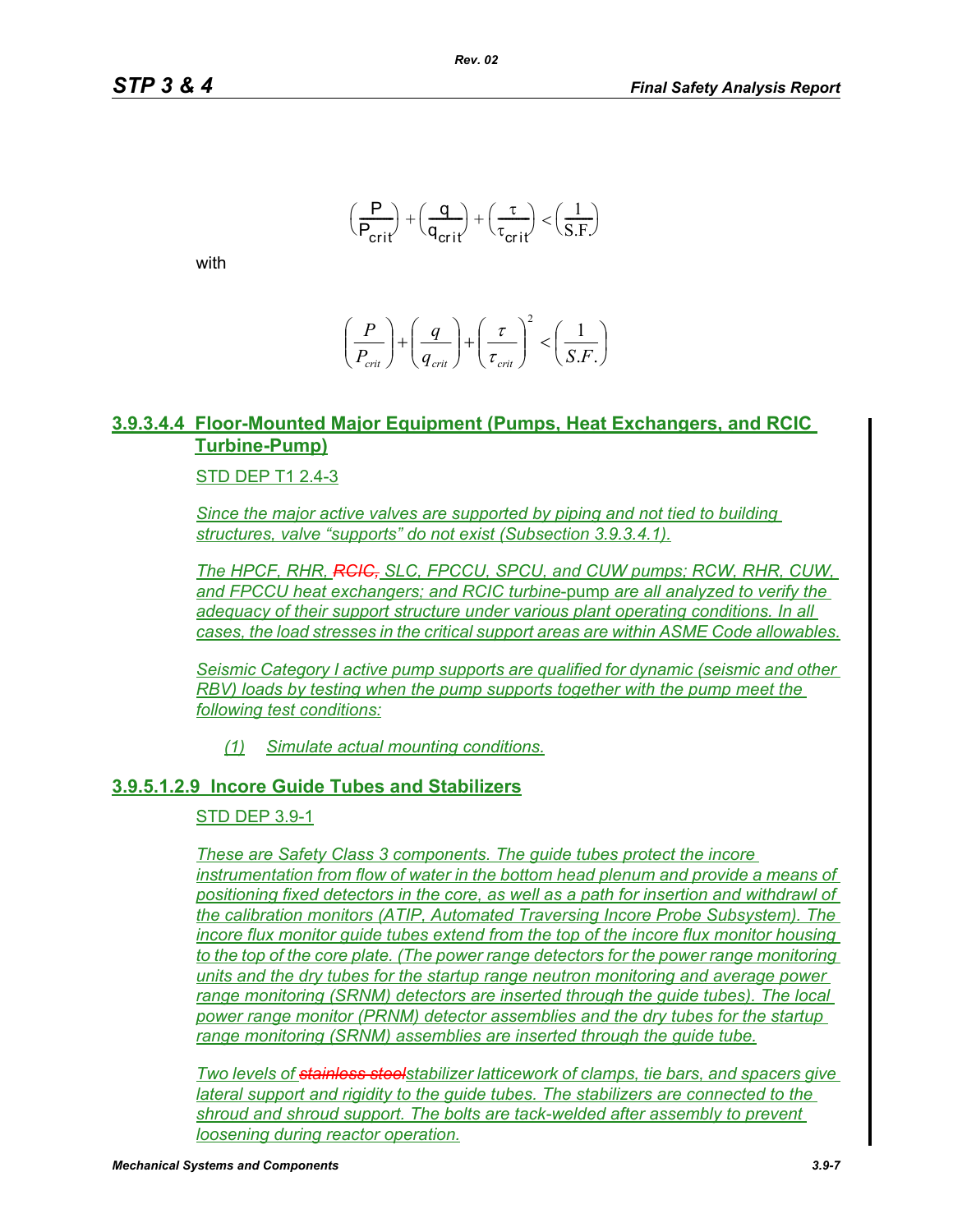### **3.9.6 Testing of Pumps and Valves**

STD DEP Admin

The following change is made in the 3rd sentence of the 2nd paragraph of this subsection.

*For example, the periodic leak testing of the reactor coolant pressure isolation valves (See Appendix 3M for design changes made to prevent intersystem LOCAs) in Table 3.9-9 will be performed in accordance with Chapter 16 Surveillance Requirement SR 3.6.1.5.10* 3.4.4.1*.*

### **3.9.7 COL License Information**

### **3.9.7.1 Reactor Internals Vibration Analysis, Measurement and Inspection Program**

The following standard supplement addresses COL License Information Item 3.27.

LTR NEDO-33316 addresses the ABWR Vibration Assessment Program in compliance with NRC Regulatory Guide 1.20. The plant specific information will provide assessment results in accordance with the applicable portion of position C.3 of Regulatory Guide 1.20 for non-prototype internals. The plant specific information will be available for review following preoperational and initial start up testing. (COM 3.9-1)

The results of the vibration assessment program for the valid prototype ABWR internals are shown in Section 3.9.2.3. In addition, a vibration assessment program summarized in Section 3.9.2.4 will be implemented for non-prototype, eCategory I ABWR.

# **3.9.7.2 ASME Class 2 or 3 or Quality Group D Components with 60-Year Design Life**

The following standard supplement addresses COL License Information Item 3.28.

The ASME Class 2 or 3 or Quality Group D components that are subjected to cyclic loadings, including operating vibration loads and thermal transients effects, of a magnitude and/or duration so severe the 60-year design life cannot be assured by required Code calculations and, if similar designs have not already been evaluated, will be identified and an appropriate analysis will be available to demonstrate the required design life or designs to mitigate the magnitude or duration of the cyclic loads will be available for review prior to fuel load. (COM 3.9-2)

# **3.9.7.3 Pump and Valve Testing Program**

The following standard supplement addresses COL License Information Item 3.29.

The plant specific environmental parameters for the equipment qualification program will be available for NRC review as part of the ITAAC for basic configuration of systems, as provided in the reference ABWR DCD Tier 1 Section 1.2.

The pump and valve inservice testing and inspection program will be provided to the NRC as specified in section 13.4S. This program will include the following: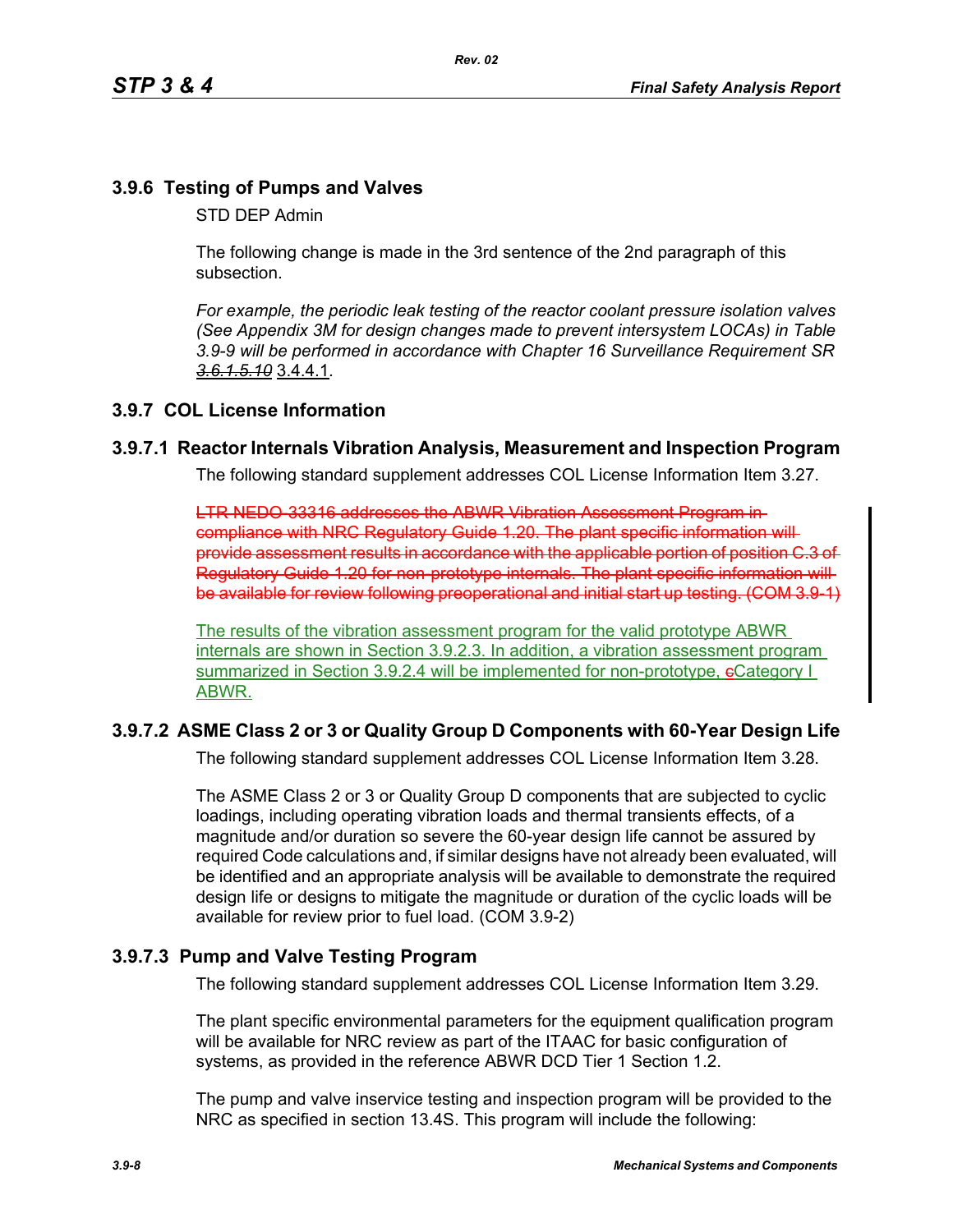*Rev. 02*

- (1) Include baseline pre-service testing to support the periodic inservice testing of the components required by technical specifications. Provisions are included to disassemble and inspect the pump, check valves, POVs, and MOVs within the Code and safety-related classification as necessary, depending on test results.
- (2) Provide a study to determine the optimal frequency of the periodic verification of the continuing MOV capability for design basis conditions.

The design qualification test, inspection and analysis criteria in Subsections 3.9.6.1, 3.9.6.2.1, 3.9.6.2.2 and 3.9.6.2.3 of Tier 2 of the reference ABWR DCD will be included in the respective safety-related pump and valve design specifications prior to fuel load. (COM 3.9-3)

The design, qualification, and preoperational testing for MOVs as discussed will conform to the provisions in Subsection 3.9.6.2.2 of Tier 2 of the reference ABWR DCD. (COM 3.9-4)

SRV IST requirements are included in Table 3.9-8 (B21 Nuclear Boiler System Valves) and additional SRV testing including technical specification testing is described in Section 5.2.2.10.

As is described for ISI in COL License Information item 6.6.9.1, inservice tests to verify operational readiness of pumps and valves, whose function is required for safety, conducted during the initial 120-month interval must comply with the requirements in the latest edition and addenda of the Code incorporated by reference in 10 CFR 50.55a(b) of this section on the date 12 months before the date of issuance of the operating license (or the optional ASME Code cases listed in NRC Regulatory Guide 1.192 that is incorporated by reference in 10 CFR 50.55a(b) of this section), subject to the limitations and modifications listed in 10 CFR 50.55a(b) of this section.

As is described for ISI in COL License information item 6.6.9.1, inservice tests to verify operational readiness of pumps and valves, whose function is required for safety, conducted during successive 120-month intervals must comply with the requirements of the latest edition and addenda of the Code incorporated by reference in 10 CFR 50.55a(b) of this section 12 months before the start of the 120- month interval (or the optional ASME Code cases listed in NRC Regulatory Guide 1.147, through Revision 14, or 1.192 that are incorporated by reference in 10 CFR 50.55a(b) of this section), subject to the limitations and modifications listed in 10 CFR 50.55a(b) of this section.

### **3.9.7.4 Audit of Design Specification and Design Reports**

The following site-specific supplement addresses COL License Information Item 3.30.

The design specification and design reports required by ASME Code for vessels, pumps, valves and piping systems for the purpose of audit will be made available for NRC review.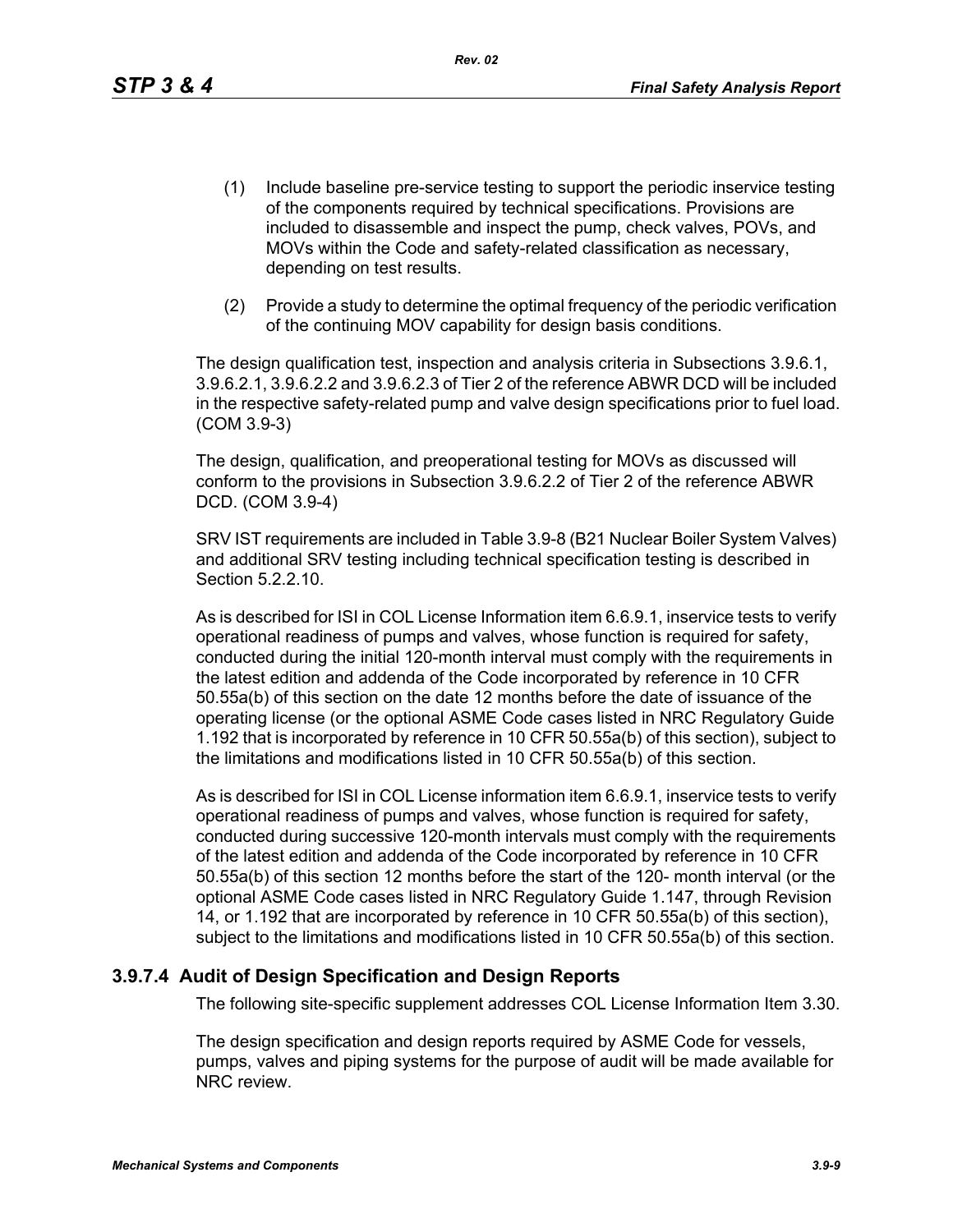The piping system design is consistent with the construction practices, including inspection and examination methods, of the ASME Code 1989 edition with no addenda.

ASME Code editions and addenda other than those listed in Tables 1.8-21 and 3.2-3, will not be used to design ASME Code Class 1, 2 and 3 pressure retaining components and supports.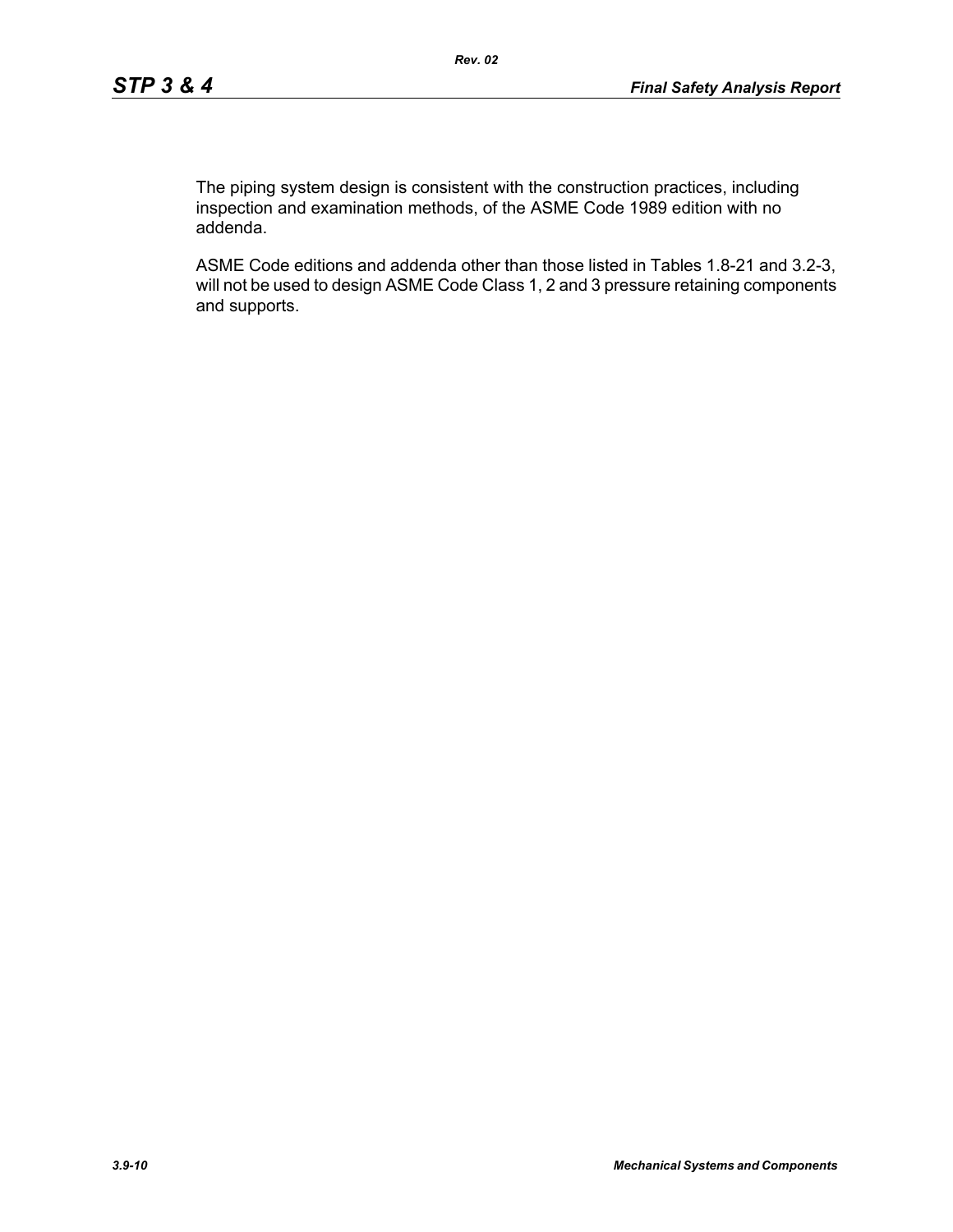# **Table 3.9-1 Plant Events**

|     | <b>B. Dynamic Loading Events</b> <sup>5</sup>                         |                                                          |                                      |
|-----|-----------------------------------------------------------------------|----------------------------------------------------------|--------------------------------------|
|     |                                                                       | <b>ASME Code</b><br><b>Service</b><br>Limit <sup>1</sup> | No. of<br>Cycles/Events <sup>2</sup> |
| 13. | Safe Shutdown Earthquake (SSE) at Rated Power Operating<br>Conditions | D <sub>o</sub>                                           | 1 Gycle Event <sup>4</sup>           |

# **Table 3.9-8 Inservice Testing Safety-Related Pumps and Valves**

| <b>MPL</b>            | <b>System</b>                                          | Pump Page No. | Valve Page No. |
|-----------------------|--------------------------------------------------------|---------------|----------------|
| <b>P</b> <sub>6</sub> | <b>Breathing Air System</b>                            |               | 3.9-132        |
| <b>P81</b>            |                                                        |               |                |
| <b>T49</b>            | Elammability Control<br><del>, ammapmity control</del> |               | 3.9-137        |

 $\mathbf I$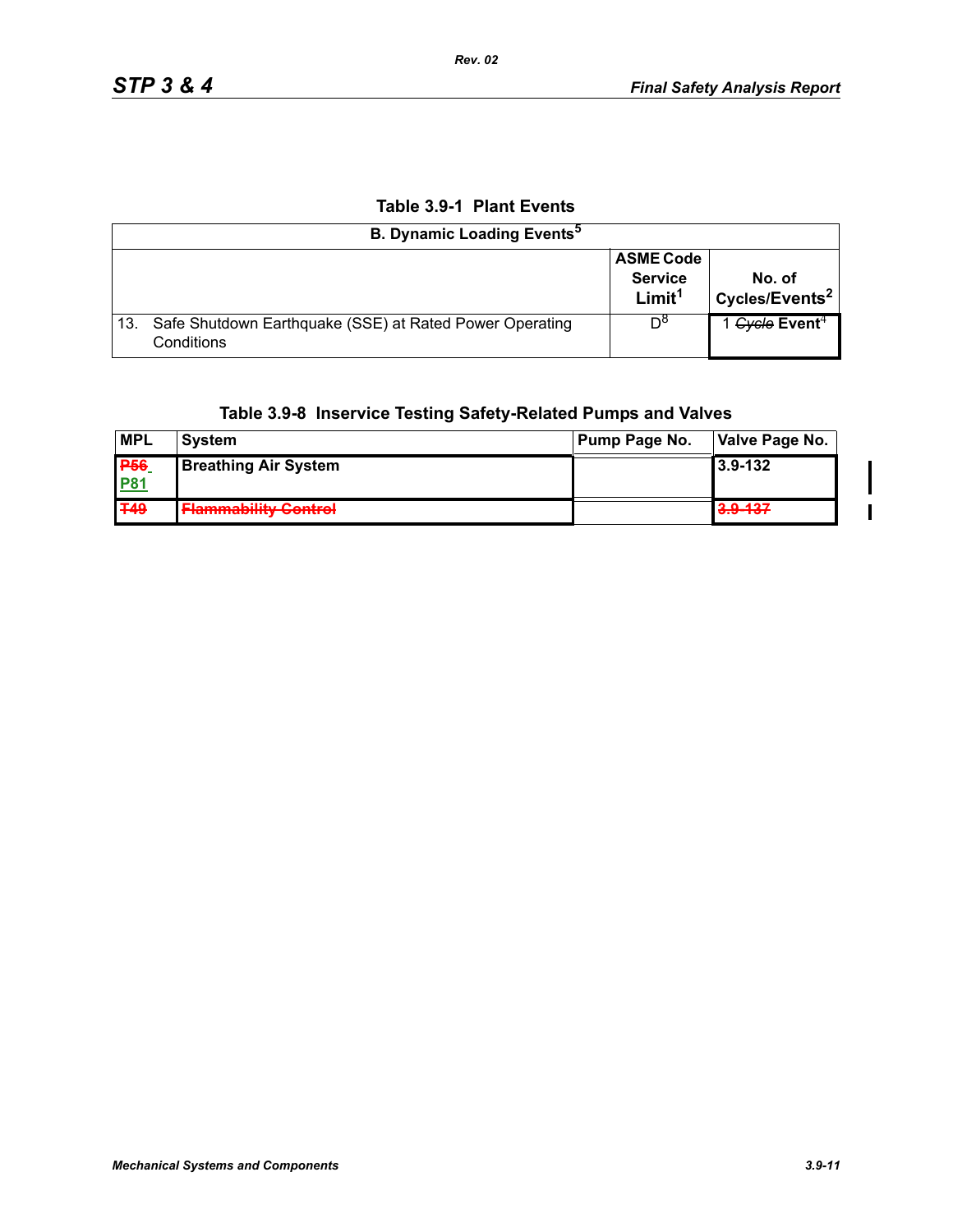I

|                  |                |                                                                                  | <b>Safety</b><br><b>Class</b> | Code           | Valve<br><b>Func</b>    | <b>Test</b><br>Para | <b>Test</b><br><b>Freq</b>  | Tier 2                        |
|------------------|----------------|----------------------------------------------------------------------------------|-------------------------------|----------------|-------------------------|---------------------|-----------------------------|-------------------------------|
| No.              | Qty            | Description (h) (i)                                                              | (a)                           | Cat. (c)       | (d)                     | (e)                 | (f)                         | Fig. $(g)$                    |
|                  |                | E11 Residual Heat Removal System Valves                                          |                               |                |                         |                     |                             |                               |
|                  |                | <b>Fuel Pool Cooling supply line</b>                                             |                               |                |                         | <u>P</u>            | <u>2yr.</u>                 | $5.4 - 10$                    |
| F <sub>014</sub> | 23             | inboard MOV                                                                      | $\overline{2}$                | $\overline{B}$ | $\overline{\mathsf{A}}$ | $\overline{S}$      | 3 <sub>mo</sub>             | sh.3, 5, 7                    |
| F015             | 23             | Fuel Pool Cooling supply line<br>outboard MOV                                    | $\overline{2}$                | B              | A                       | P<br>S              | 2 yr, 3<br>mo               | $5.4 - 10$<br>sh. 3,5,7       |
| F016             | 23             | Gate valve-line from Fuel Pool<br>Cooling (FPC)                                  | $\overline{2}$                | B              | Α                       | S                   | 3 mo                        | $5.4 - 10$<br>sh.2            |
|                  |                | <b>E51 Reactor Core Isolation Cooling System Valves</b>                          |                               |                |                         |                     |                             |                               |
| <b>F012</b>      | $\overline{1}$ | <b>RCIC turbine accessories</b><br>cooling water line MOV                        | $\overline{2}$                | в              | A                       | ₽<br>$\mathbf{s}$   | $2 +$<br>$3 - m$ $\theta$   | $5.4 - 8$<br>sh.3             |
| F <sub>013</sub> | $\overline{+}$ | <b>RGIG turbine accessories</b><br>cooling water line PCV                        | $\overline{2}$                | B              | A                       |                     | E <sub>1</sub>              | $5.4 - 8$<br>sh.3             |
| <b>F015</b>      | $\ddagger$     | Barometric condenser<br>condensate pump discharge<br>line valve                  | $\overline{2}$                | B              | ₽                       |                     | E <sub>4</sub>              | $5.4 - 8$<br>sh.3             |
| F <sub>016</sub> | $\overline{+}$ | <b>Barometric condenser</b><br>condensate pump discharge<br>line check valve     | $\overline{2}$                | $\epsilon$     | ₽                       | ₽<br>$\mathbf{s}$   | $2 + F$<br>$3 - m$ $\theta$ | $5.4 - 8$<br>sh.3             |
| F030             | $\ddagger$     | <b>Turbine accessories cooling</b><br>water line relief valve                    | $\overline{2}$                | $\epsilon$     | A                       | R                   | $5 - yf$                    | $5.4 - 8$<br>sh.3             |
| F031             | $\overline{+}$ | <b>Barometric condenser</b><br>condensate discharge line<br>AOV to HCW           | $\overline{2}$                | $\overline{B}$ | P                       |                     | E <sub>1</sub>              | $5.4 - 8$<br>sh.3             |
| <b>F032</b>      | $\ddagger$     | <b>Barometric condenser</b><br>condensate discharge line<br>AOV to HCW           | $\overline{2}$                | B              | ₽                       |                     | E <sub>1</sub>              | $5.4 - 8$<br>sh.3             |
| F034             | 4              | <b>Barometric condenser</b><br>condensate pump discharge<br>line test line valve | $\overline{2}$                | B              | ₽                       |                     | $E+$                        | $5.4 - 8$<br><del>sh. 3</del> |
| <b>F044</b>      | $\overline{+}$ | Steam admission valve<br>bypass line maintenance<br>valve                        | $\overline{2}$                | B              | P                       |                     | E <sub>4</sub>              | $5.4 - 8$<br><del>sh. 2</del> |
| F045             | $\overline{+}$ | Steam admission valve<br>bypass line MOV                                         | $\overline{2}$                | B              | A                       | ₽<br>$\mathbf{s}$   | $2 + F$<br>$3 \text{me}$    | $5.4 - 8$<br>sh. 2            |
| <b>F046</b>      | $\ddagger$     | <b>Barometric condenser</b><br>vacuum pump discharge<br>line check valve (h3)    | $\overline{2}$                | A, G           | H, A                    | L, S                | R <sub>0</sub>              | $5.4 - 8$<br>sh.4             |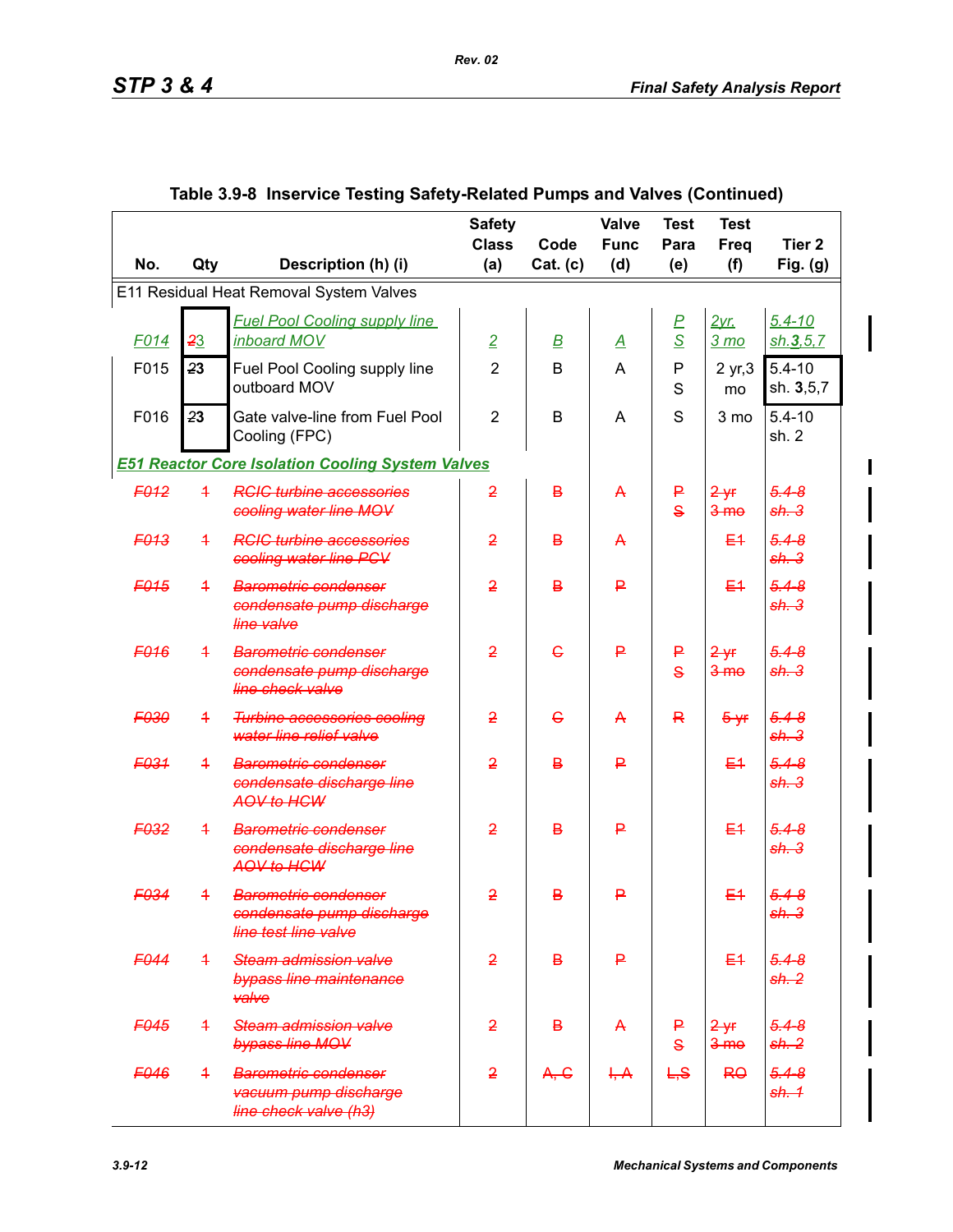| <b>F047</b>      | $\overline{\mathbf{1}}$ | <b>Barometric condenser</b><br>vacuum pump discharge<br>line MOV             | $\overline{2}$          | A              | $+A$ | $H + P$<br>$\mathbf{s}$ | R <sub>0</sub><br>$3 - m$ $\theta$ | $5.4 - 8$<br>sh.4     |
|------------------|-------------------------|------------------------------------------------------------------------------|-------------------------|----------------|------|-------------------------|------------------------------------|-----------------------|
| F054             | $\overline{+}$          | <b>Turbine exhaust line drain</b><br>line valve                              | $\overline{2}$          | B              | ₽    |                         | $E+$                               | $5.4 - 8$<br>sh.3     |
| <b>F052</b>      | $\overline{+}$          | <b>Turbine exhaust line drain</b><br>line valve                              | $\overline{2}$          | B              | ₽    |                         | $E+$                               | $5.4 - 8$<br>sh.3     |
| <b>F059</b>      | $\overline{\mathbf{f}}$ | <b>Barometric condenser</b><br>vacuum pump discharge<br>line test line valve | $\overline{2}$          | B              | ₽    |                         | $E+$                               | $5.4 - 8$<br>sh.4     |
| <b>F712</b>      | $\overline{+}$          | <b>Turbine accessories cooling</b><br>water line instrument root<br>valve    | $\overline{2}$          | $\overline{B}$ | ₽    |                         | $E+$                               | $5.4 - 8$<br>sh.3     |
| <b>F713</b>      | $\overline{+}$          | <b>Turbine accessories cooling</b><br>water line instrument root<br>valve    | $\overline{2}$          | B              | ₽    |                         | $E+$                               | $5.4 - 8$<br>sh.3     |
| F714             | 4                       | <b>Turbine accessories cooling</b><br>water line instrument root<br>valve    | $\overline{2}$          | $\overline{B}$ | P    |                         | E4                                 | $5.4 - 8$<br>sh.3     |
|                  |                         | P21 Reactor Building Cooling Water System Valves                             |                         |                |      |                         |                                    |                       |
| F037             | $\overline{2}$          | <b>Cooling water supply line to-</b><br><b>FCS room air conditioner</b>      | $\overline{\mathbf{3}}$ | $\overline{B}$ | ₽    |                         | E <sub>1</sub>                     | $9.2 - 1$<br>sh. 2, 5 |
| <b>F038</b>      | $\overline{2}$          | Cooling water return line from<br><b>FCS room air conditioner</b>            | $\overline{3}$          | $\overline{B}$ | P    |                         | E <sub>1</sub>                     | $9.2 - 1$<br>sh. 2,5  |
|                  |                         | <b>T49 Flammability Control System Valves</b>                                |                         |                |      |                         |                                    |                       |
| F001             | $\overline{2}$          | Inlet line from drywell inboard<br>isolation valve                           | $\overline{2}$          | A              | H, A | L, P<br>$\mathbf{s}$    | 2yr<br>3 <sub>mo</sub>             | $6.2 - 40$            |
| F002             | $\overline{2}$          | Inlet line from drywell outboard<br>isolation valve                          | $\overline{2}$          | A              | H, A | L, P<br>$\mathbf{s}$    | 2yr<br>$3 - m$ $\theta$            | $6.2 - 40$            |
| F003             |                         | 2 Flow control valve for the FCS-<br>inlet line from drywell                 | $\overline{\mathbf{3}}$ | $\overline{B}$ | A    | ₽<br>$\mathbf{s}$       | $2 + r$<br>$3 - m$ $\theta$        | $6.2 - 40$            |
| F <sub>004</sub> | 2                       | <b>Blower bypass line flow control</b><br><b>valve</b>                       | $\overline{\mathbf{3}}$ | В              | A    | ₽<br>$\mathbf{s}$       | $2$ yr<br>$3 - m$ $\theta$         | $6.2 - 40$            |
| <b>F005</b>      | $\overline{2}$          | <b>Blower discharge line to wetwell</b><br>check valve (h9)                  | $\overline{\mathbf{3}}$ | $\epsilon$     | A    | $\mathbf{s}$            | R <sub>0</sub>                     | $6.2 - 40$            |
| <b>F006</b>      | 2                       | <b>Discharge line to wetwell</b><br>eutboard isolation valve                 | $\overline{2}$          | A              | H, A | L, P<br>$\mathbf{s}$    | $2 + r$<br>$3 - m$ $\theta$        | $6.2 - 40$            |
| <b>F007</b>      | $\overline{2}$          | <b>Discharge line to wetwell</b><br>inboard isolation valve                  | $\overline{2}$          | A              | H, A | L, P<br>$\mathbf{s}$    | $2 + r$<br>$3 - m$ $\theta$        | $6.2 - 40$            |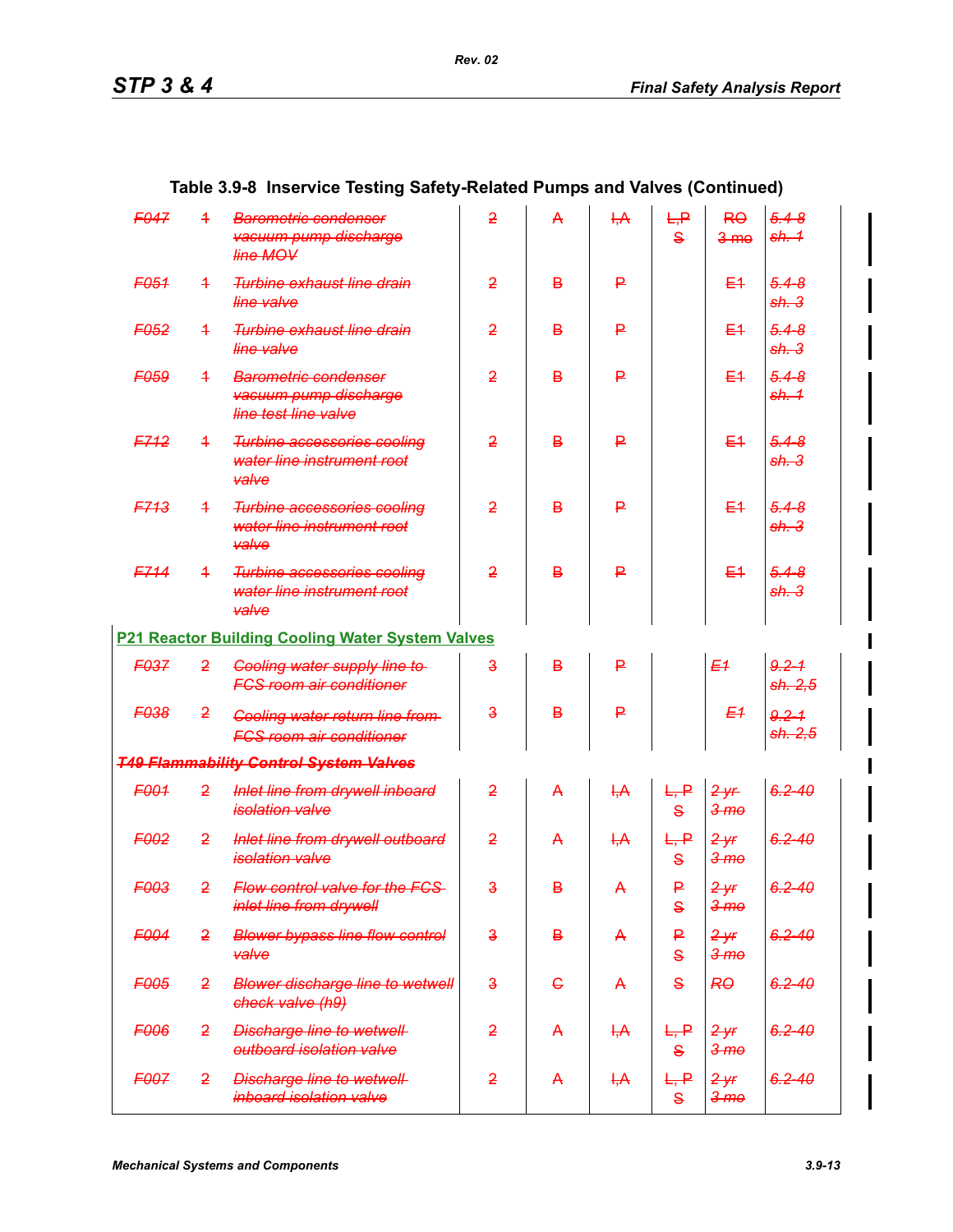| F110        | 6              | RSW return to cooling tower<br><b>A&amp;DMOV</b>                                     | $\mathbf 3$             | <u>GB</u>      | A            | P<br>$\mathbf{s}$ | 2 yr<br>3 <sub>mo</sub>      | 9.2-7 sh.<br>1, 2, 3     |
|-------------|----------------|--------------------------------------------------------------------------------------|-------------------------|----------------|--------------|-------------------|------------------------------|--------------------------|
| <b>F604</b> | 6              | <b>RSW Cooling tower drain-</b><br>valves                                            | $\bf{3}$                | ႕              | ₽            |                   | E4                           | $9.2 - 7 - 6h.$<br>4,2,3 |
|             |                | P41 Reactor Service Water System Valves                                              |                         |                |              |                   |                              |                          |
| F705        | $\mathbf{2}$   | FE T49 FE004 downstream<br>instrument line root valve                                | $\overline{\mathbf{3}}$ | B              | ₽            |                   | E <sub>4</sub>               | $6.2 - 40$               |
| F704        | $\mathbf{2}$   | FE T49-FE004 upstream<br>instrument line root valve                                  | $\overline{\mathbf{a}}$ | В              | ₽            |                   | E <sub>1</sub>               | $6.2 - 40$               |
| F703        | $\overline{2}$ | <b>Blower suction line pressure</b><br>instrument line root valve                    | $\overline{\mathbf{3}}$ | в              | ₽            |                   | $E+$                         | $6.2 - 40$               |
| F702        | $\overline{2}$ | FE T49 FE002 downstream<br>instrument line root valve                                | $\overline{\mathbf{3}}$ | B              | ₽            |                   | E <sub>4</sub>               | $6.2 - 40$               |
| F701        | 2              | FE T49-FE002 upstream<br>instrument line root valve                                  | $\overline{\mathbf{3}}$ | B              | ₽            |                   | $E+$                         | $6.2 - 40$               |
| <b>F507</b> | 2              | <b>Cooling water supply line test-</b><br>line valve                                 | $\overline{\mathbf{3}}$ | B              | ₽            |                   | $E+$                         | $6.2 - 40$               |
| F506        | 2              | <b>Drain line to low conductivity</b><br>waste (LCW) valve                           | $\overline{\mathbf{3}}$ | B              | ₽            |                   | $E+$                         | $6.2 - 40$               |
| <b>F505</b> | 2              | <b>Blower discharge line test line</b><br>valve                                      | $\overline{\mathbf{3}}$ | B              | ₽            |                   | $E+$                         | $6.2 - 40$               |
| F504        | $\overline{2}$ | <b>Blower suction line test line</b><br>valve                                        | $\overline{\mathbf{3}}$ | B              | ₽            |                   | $E+$                         | $6.2 - 40$               |
| F502        | 2              | <b>Discharge line to wetwell test-</b><br>line valve                                 | $\overline{\mathbf{3}}$ | B              | ₽            |                   | $E+$                         | $6.2 - 40$               |
| F501        | 2              | Inlet line from drywell test line<br>valve                                           | $\overline{2}$          | B              | ₽            |                   | $E+$                         | $6.2 - 40$               |
| F016        | 2              | <b>Blower discharge line to wetwell</b><br>pressure relief line check valve-<br>(H3) | $\overline{2}$          | A, G           | H, A         | L, S              | R <sub>0</sub>               | $6.2 - 40$               |
| <b>F015</b> | 4.             | <b>Blower discharge line to wetwell</b><br>pressure relief valve                     | $\overline{2}$          | A, C           | H, A         | R<br>F            | $5 - yr$<br><b>RO</b>        | $6.2 - 40$               |
| <b>F013</b> | 2              | Inlet line from drywell drain line<br>valve                                          | $\overline{\mathbf{3}}$ | $\overline{B}$ | ₽            |                   | E <sub>1</sub>               | $6.2 - 40$               |
| <b>F010</b> | 2              | <b>Cooling water supply line</b><br>admission MOV                                    | $\overline{\mathbf{3}}$ | $\overline{B}$ | $\mathsf{A}$ | ₽<br>$\mathbf{s}$ | $2$ yr<br>3 <sub>me</sub>    | $6.2 - 40$               |
| <b>F009</b> | 2              | <b>Cooling water supply line</b><br>maintenance valve                                | $\overline{\mathbf{3}}$ | $\overline{B}$ | P            |                   | E <sub>1</sub>               | $6.2 - 40$               |
| <b>F008</b> | 2              | <b>Cooling water supply line from-</b><br>the RHR System MOV                         | $\overline{\mathbf{3}}$ | $\overline{B}$ | $\mathsf{A}$ | ₽<br>$\mathbf{s}$ | $2 - yr$<br>$3 - m$ $\theta$ | $6.2 - 40$               |